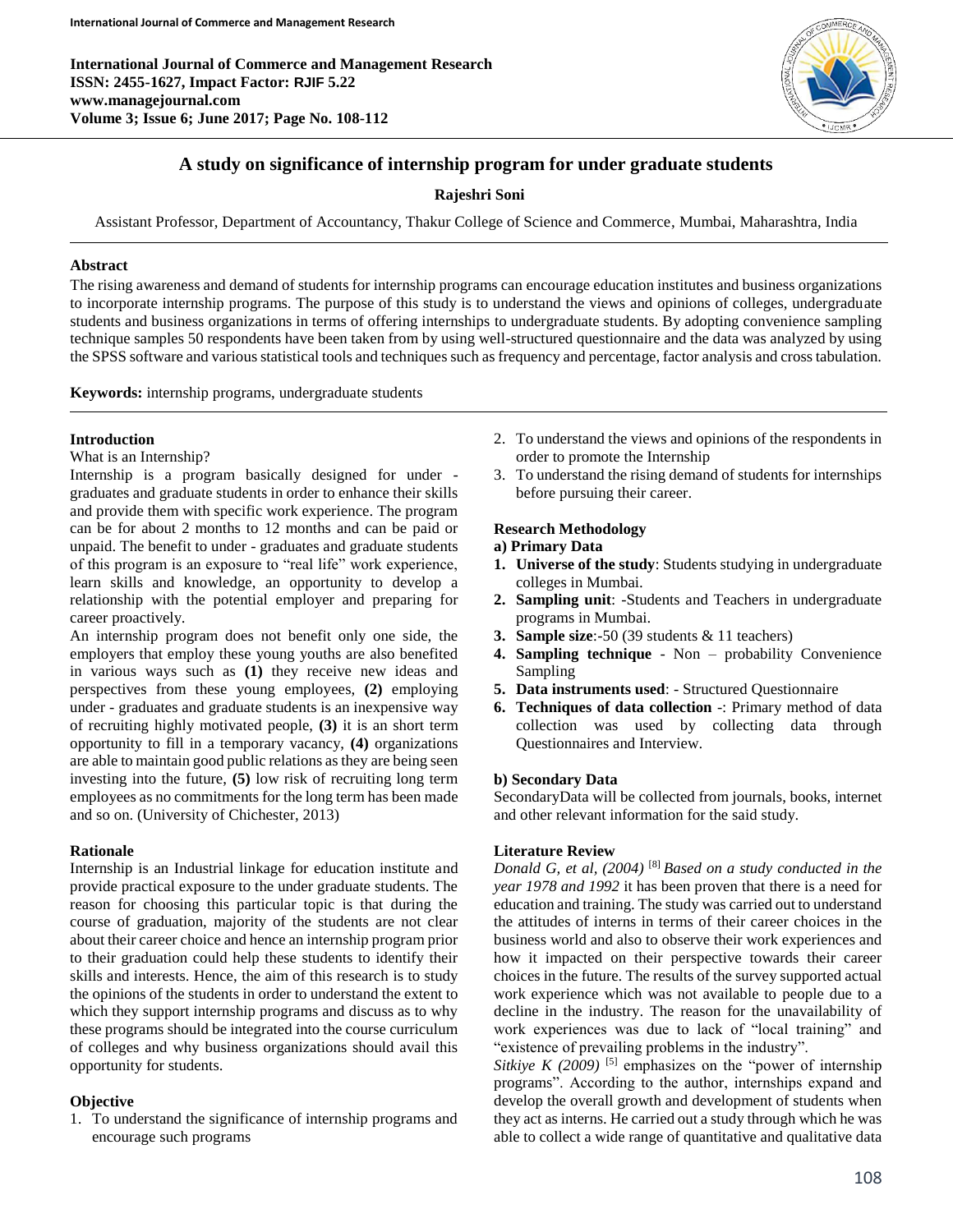in order to analyze the viewpoints of people on his proposed research. The research therefore brought out quite impressive and positive results as these people do believe in the power and effectiveness of internship programs in helping students grow in knowledge and personality. *Gallagher (2007)* [3] *claims* that there are more sophisticated options to approach higher education for students. Through higher education that the students prevail, they will be able to acquire higher jobs. According to Gallagher, modernized examination system is more effective in developing the knowledge of students the study is in contrast with the previous study conducted by sitkiye

Although Gallagher (2007) <sup>[3]</sup> holds a different opinion, *Lynton, et al (2004)*, claims that "knowledge is only theory unless it is put into practice". They emphasize on merging work experience and education together to enhance the knowledge and skills of interns. Lynton believes that if interns are offered work experiences then in this way one can test the potential of these interns to its fullest and can utilize the capabilities of the interns. *Lynton quotes that "education can be translated into practical knowledge only up to the extent it is digested and imbibed into one's personality and then analyzed and understood by the students."*

*Angus, et al, (2003)* <sup>[2]</sup>, emphasizes on the effectiveness of internship programs by stating that internship aim to make students "job proficient" as the program involves training the students and enabling them understand the different skills and help them develop these skills and gain work related knowledge and experience. Through internship programs the interns are able to understand and identify the various choices they have with respect to career decisions to set their personal goals. The author describes the emphasis on the effectiveness of internship as it makes the interns "market ready".

*To emphasize the effectiveness of internship programs Chikering, et al, (2009),* highlights the sentence "survival into the business world". In his study, he mentions that education and human progress are interrelated as they both are essential to accomplish one's personal goals in life. Internship programs, in his opinion help in developing skills like cognitive skills, interpersonal skills and etc which are important aspects of the business world. Leaders are successful because of the skills they possess

Internships are effective in the industry because in real life situation both the parties; the interns and the organization are showing great effort to impress one another. Interns are offering the organizations their skills and knowledge and organizations are offering interns training and experience. A research conducted by *Hao Z, et al, (2011)* [7] stated that 60% of the internships turned into job offers hence this is the major advantage of internship programs. The advantage to industries of internship program is that they can use this program as a process of recruitment and selection where in they can select the best interns can offer them job offers based on their performance. Hence, organizations should continue to integrate willingness and openness into their system in order to allow interns to test their potential and gain work experience.

*Jeff B, et al,*  $(2007)$ <sup>[6]</sup>, he compares the significance of internship in terms of demand and supply. He mentions that the supply for internship has grown immensely since 2002 however the demand is not being met. He states that organizations and colleges and other academic institutions should both understand the effectiveness of providing internship to undergraduates and hence they must make an effort and encourage the integration of internship programs in their system. He emphasizes on the issue that the supply for internship programs is increasing at a higher rate and hence more and more opportunities should be made available for undergraduates and employment for interns should be created.

# **Worldwide Perspective towards Internships'**

The importance of internship in India seems to be still growing. The highlight over here is that colleges and other institutes are being forced to change their course curriculum and to incorporate internship programs in the course curriculum. In order to best explain the significance of internship in India, we can use demand and supply. In this study, it has been studied that there is an over - supply of internship in the market but the opportunities available to meet the over - supply is underrated. In other words, the demand for interns is low in the industry. Because there is an over - supply of labor in the market, the pay offered is also low. Industries in India often given first preference to their references in terms of job allocation and hence to conclude this, the job allocation is inefficient.

### **Data Analysis**

### **1. Factor Analysis**

The below mentioned factor analysis represents the outcome of the research conducted by the researcher. It shows which variable holds a higher weight age than other variables. "Internships are good hands – on experience" has an eigenvalue of.978 which holds a higher weight age than other factor suggests that this particular factor has a greater impact on the expectations of the students. "Internships help in developing enthusiasm and assertiveness among undergraduates" has an eigenvalue of.949 students expect this in their internships. The next factor "communication skills and other skills" with an eigenvalue of.924 and lastly "work quality" that affects the viewpoints of undergraduates with an eigenvalue of.885. The above four variables hold higher eigenvalue and hence higher weight age which suggests that these are the factors that the students have experienced and expect in their internship programs.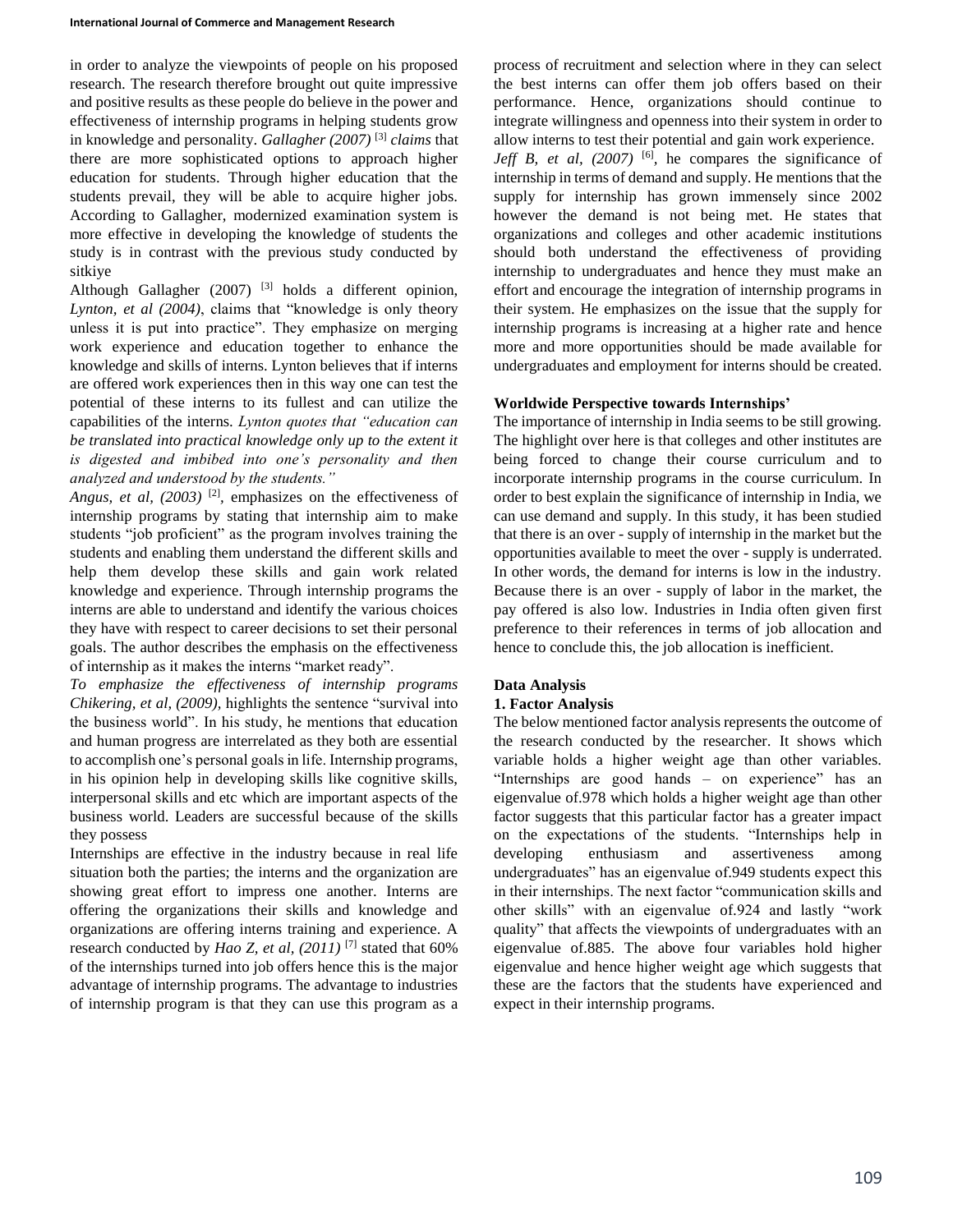#### **Figure 1: Factor Analysis**

| <b>Communalities</b>                                                                                                                                                                                           |         |                                                  |  |  |  |  |  |  |
|----------------------------------------------------------------------------------------------------------------------------------------------------------------------------------------------------------------|---------|--------------------------------------------------|--|--|--|--|--|--|
|                                                                                                                                                                                                                | Initial | Extraction                                       |  |  |  |  |  |  |
| If you have ever worked as<br>an intern, do you think it<br>was helpful? If yes, then<br>how? For example: you<br>have improved your<br>communication skills or<br>improved in your task<br>completion skills. | 1.000   | 924                                              |  |  |  |  |  |  |
| Do you support internship<br>programs?                                                                                                                                                                         | 1.000   | .653                                             |  |  |  |  |  |  |
| Internships are a good<br>"hands - on" experience                                                                                                                                                              | 1.000   | .978                                             |  |  |  |  |  |  |
| Internships help in<br>developing enthusiasm<br>and assertiveness among<br>undergraduates                                                                                                                      | 1.000   | .949                                             |  |  |  |  |  |  |
| Internship can enhance<br>your work quality                                                                                                                                                                    | 1.000   | .885                                             |  |  |  |  |  |  |
| If you have had an<br>internship experience,<br>how was it describe in<br>one word?                                                                                                                            | 1.000   | .665                                             |  |  |  |  |  |  |
| According to you does<br>interning help in making<br>career decisions?                                                                                                                                         | 1.000   | .778                                             |  |  |  |  |  |  |
|                                                                                                                                                                                                                |         | Extraction Method: Principal Component Analysis. |  |  |  |  |  |  |

**Figure 2: Cross Tabulation**

Age \* Do you support internship programs? Crosstabulation Count Do you support internship programs? Yes No Total  $16 - 21$ 24  $30<sup>2</sup>$ Age 6 0 22-30 18 18  $31 - 45$  $\overline{2}$ 0  $\overline{c}$ Total 44 6 50

In cross tab 1, the data interpreted shows that out of 50 respondents 44 of them support internships. The age category between " $16 - 21$ " highly supports internships. Through this it can also be analyzed that undergraduate students highly support internships because of the age category and the result is  $24/50$  and secondly the age category between " $22 - 30$ " also agree to the same which is 18/50 which also consists of undergraduate students. To conclude, undergraduates highly support internship programs and it is also a positive result for the researcher's research topic because majority of the respondents chosen were undergraduates and majority of them have responded positively.

|       | Age * Internships are a good "hands - on" experience Crosstabulation |       |                                                |         |       |  |  |
|-------|----------------------------------------------------------------------|-------|------------------------------------------------|---------|-------|--|--|
| Count |                                                                      |       |                                                |         |       |  |  |
|       |                                                                      |       | Internships are a good "hands - on" experience |         |       |  |  |
|       |                                                                      | Agree | Diasgree                                       | Neutral | Total |  |  |
| Age   | 16-21                                                                | 26    |                                                |         | 26    |  |  |
|       | 22-30                                                                | 4     | 4                                              | 5       | 13    |  |  |
| Total |                                                                      | 30    | 4                                              | 5       | 39    |  |  |

The cross tabulation data analysis mentioned below represents the results from a student's perspective.

In cross tab 2, the interpreted data shows that out of 39 respondents 30 of them agree to the fact that internships are good hands on experience. Through this it can be analyzed that undergraduate students have an opinion that internships are important as they provide experience and it is henceforth important to gain some kind of experience before pursuing their career and as 26 of the respondents fall into the age category of " $16 - 21$ " it can be claimed that undergraduates understand the significance of gaining industry experience.

| Age * Internships help in developing enthusiasm and assertiveness among |
|-------------------------------------------------------------------------|
| undergraduates Crosstabulation                                          |

| Count                                                                               |                              |    |   |   |    |
|-------------------------------------------------------------------------------------|------------------------------|----|---|---|----|
| Internships help in developing enthusiasm and<br>assertiveness among undergraduates |                              |    |   |   |    |
|                                                                                     | Neutral<br>Disagree<br>Agree |    |   |   |    |
| Aqe                                                                                 | 16-21                        | 26 | U | 0 | 26 |
|                                                                                     | 22-30                        | 5  | 3 | 5 | 13 |
| Total                                                                               |                              | 31 | 3 | 5 | 39 |

In cross tab 3, the data interpreted shows that out of 39 respondents 31 of them agree to the fact that internships help in develop enthusiasm and assertiveness. Through this it can be analyzed that undergraduate students have either experienced this or they either expect this from their internship programs. In either ways, it is beneficial for the researcher to come down to a conclusion in order to suggest and ways to improve internships. In the first case if undergraduates have experienced the certain developments than it can be said that internships are of significance and in the second case if undergraduates expect these developments then in colleges must include internships so that undergraduates are able to refine their skills.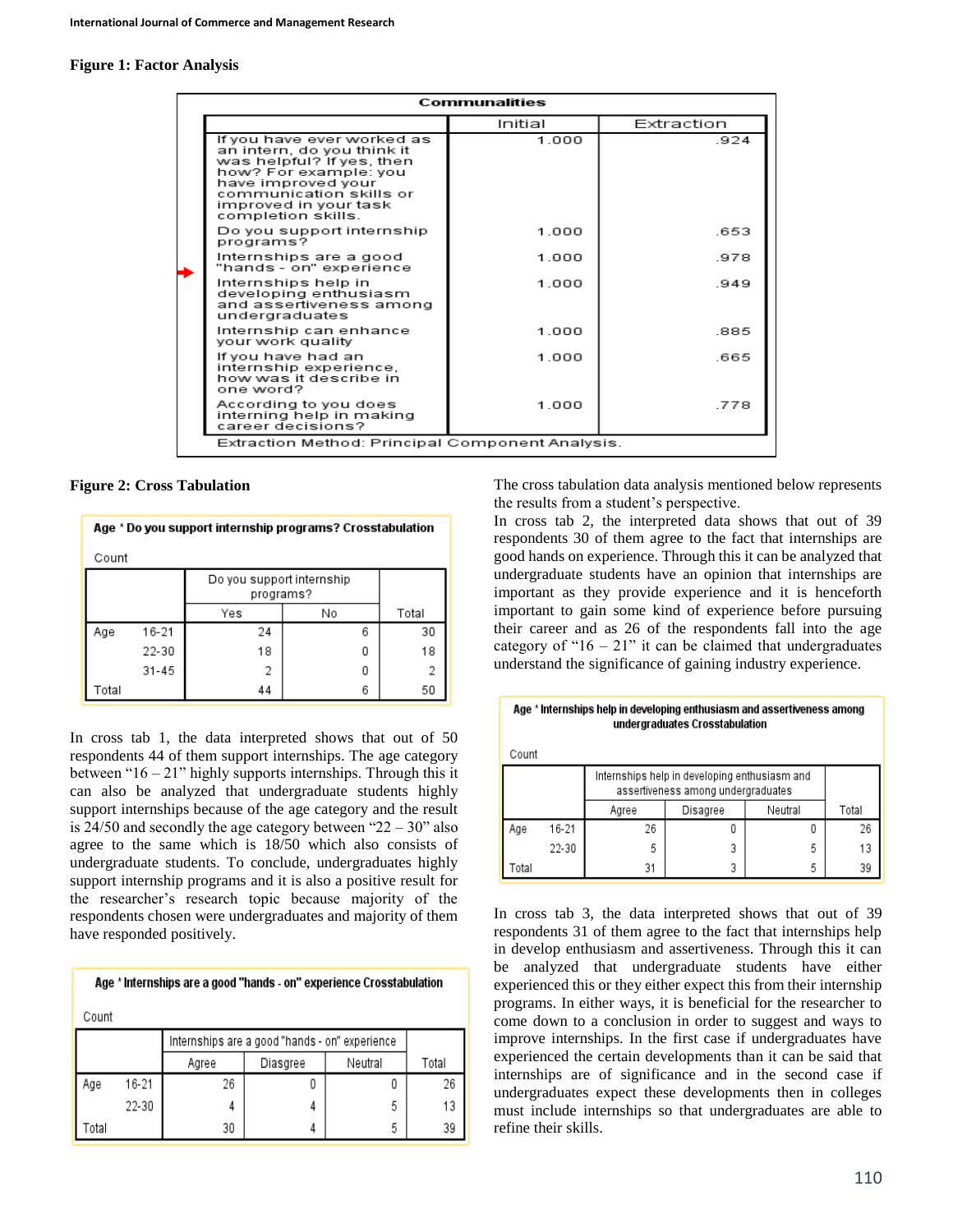|                                                                                                                                                                                                 |           | Age * If you have ever worked as an intern, do you think it was helpful? If yes, then how? For<br>example: you have improved your communication skills or improved in your task completion | skills. Crosstabulation      |                         |                              |       |  |
|-------------------------------------------------------------------------------------------------------------------------------------------------------------------------------------------------|-----------|--------------------------------------------------------------------------------------------------------------------------------------------------------------------------------------------|------------------------------|-------------------------|------------------------------|-------|--|
| Count                                                                                                                                                                                           |           |                                                                                                                                                                                            |                              |                         |                              |       |  |
| If you have ever worked as an intern, do you think it was helpful? If<br>yes, then how? For example: you have improved your<br>communication skills or improved in your task completion skills. |           |                                                                                                                                                                                            |                              |                         |                              |       |  |
|                                                                                                                                                                                                 |           | Communicati<br>on skills                                                                                                                                                                   | Task<br>completion<br>skills | Interpersonal<br>skills | Time<br>management<br>skills | Total |  |
| Age                                                                                                                                                                                             | 16-21     | g                                                                                                                                                                                          | 5                            | 11                      | 5                            | 30    |  |
|                                                                                                                                                                                                 | 22-30     | 4                                                                                                                                                                                          | 6                            | 6                       |                              | 18    |  |
|                                                                                                                                                                                                 | $31 - 45$ | Ω                                                                                                                                                                                          |                              |                         |                              | 2     |  |
| Total                                                                                                                                                                                           |           | 13                                                                                                                                                                                         | 12                           | 18                      |                              | 50    |  |

In cross tab 4, the interpreted data shows that the 50 respondents have claimed that internships help in developing certain skills like communication skills, task completion skills, interpersonal skills and time management skills. Majority of the responses claim that interpersonal skills are developed because developing interpersonal skills in significantly important in the growing businesses as it is the ability to understand one's own emotion along with other people's thoughts and feelings which can be developed through good hands on industry experience.

The cross tabulation data analysis mentioned below represents the results from a teacher's perspective.

The data interpreted from the above analysis supports the positive view point of teachers as 11/11 teachers agree to the fact Mumbai colleges must include internship program in their curriculum. This response is useful for colleges and universities to incorporate undergraduate internship programs and also suggests that teachers also understand the importance of offering and incorporating internship programs.

|  |  |  |  | The frequency data interpretation represents the results from a teacher's perspective. |
|--|--|--|--|----------------------------------------------------------------------------------------|
|  |  |  |  |                                                                                        |

|       | If your college provides internship programs to students then how has it helped your<br>students and your college? |    |       |       |       |  |  |  |
|-------|--------------------------------------------------------------------------------------------------------------------|----|-------|-------|-------|--|--|--|
|       | Cumulative<br>Valid Percent<br>Percent<br>Percent<br>Frequency                                                     |    |       |       |       |  |  |  |
| Valid | Sense of responsibility                                                                                            |    | 9.1   | 9.1   | 9.1   |  |  |  |
|       | Enhanced skills                                                                                                    | 3  | 27.3  | 27.3  | 36.4  |  |  |  |
|       | Practical knowledge                                                                                                | 4  | 36.4  | 36.4  | 72.7  |  |  |  |
|       | Attempt modules<br>effectively                                                                                     | 3  | 27.3  | 27.3  | 100.0 |  |  |  |
|       | Total                                                                                                              | 11 | 100.0 | 100.0 |       |  |  |  |

**According to you is interning helpful in making career choices for student?**

|         |     | Frequency | Percent | l Valid Percent | Cumulative<br>Percent |
|---------|-----|-----------|---------|-----------------|-----------------------|
| l Valid | Yes |           | 100.0   | 100.0           | 100.0                 |

From the above data it can be clearly conveyed that according to the teacher's perspective when undergraduate students are offered internships they tend to improve certain skills like sense of responsibility, enhanced skills and practical knowledge. The researcher received a 100% response to this question. Secondly the researcher received a 100% response on the view point that internships help students in career decision making which again is a positive response towards promoting and incorporating undergraduate internship programs

#### **Recommendation**

From the above research it is evident that internships are of significance and benefit to the undergraduate students.

According to the researcher colleges and universities in Mumbai must focus on changing their education curriculum from "developing knowledge in classrooms" to "developing knowledge in the real world" by incorporating internship programs into their educational forum. As rightly stated by Lynton, *et al* (2004) that "knowledge is only theory unless it is put into practice". Firstly, colleges can probably offer summer internship programs to students so that students can gain a good hands – on experience in the industry and work on refining their skills. Secondly, colleges can introduce subjects in their educational course which requires mandatory working experience from the students which would enable them and encourage the importance of student internships because this